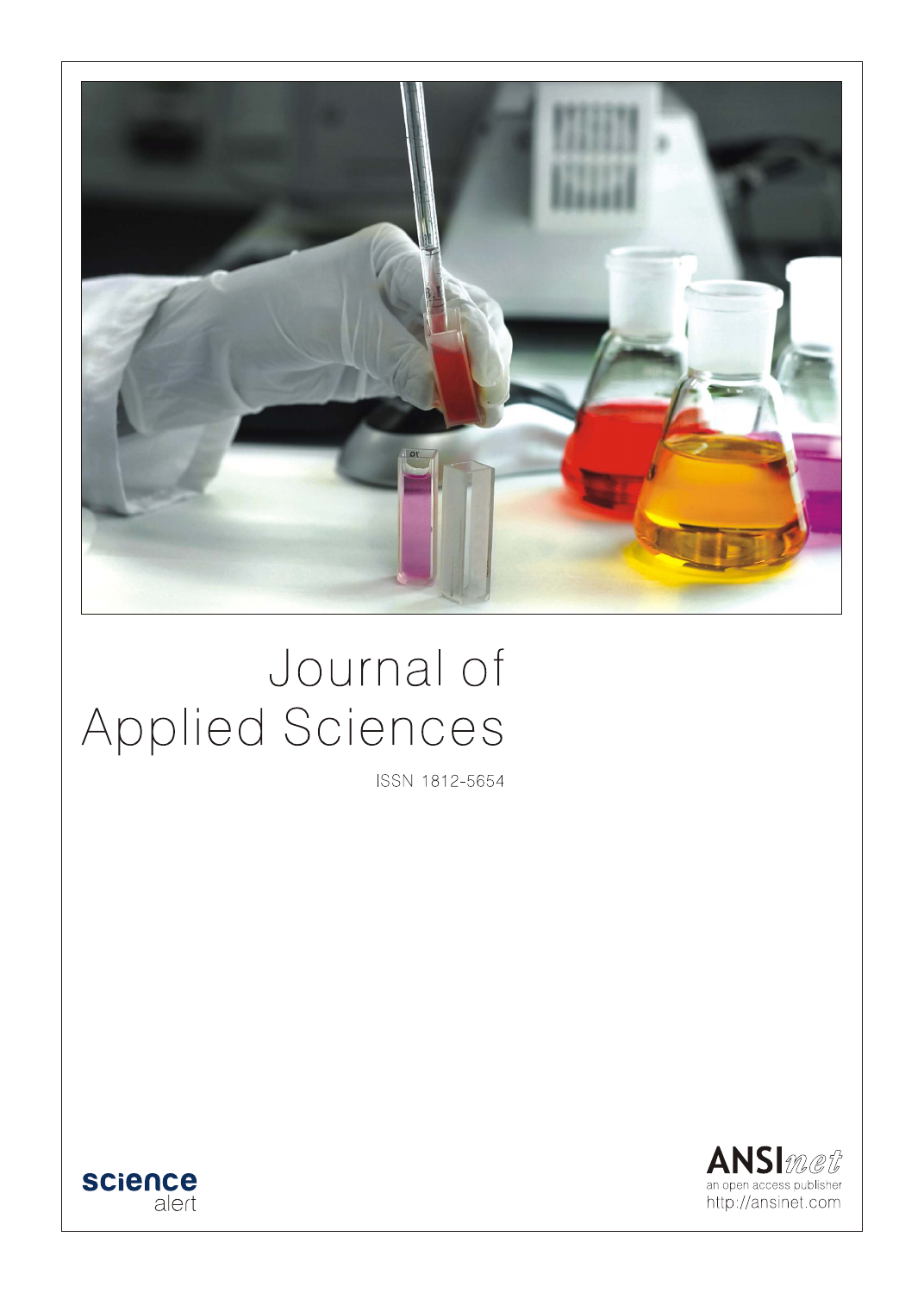#### **OPEN ACCESS Journal of Applied Sciences**

ISSN 1812-5654 DOI: 10.3923/jas.2020.173.181



## **Research Article Potential Development of Leading Commodities in Efforts to Accelerate Rural Economic Development in Coastal Areas Riau, Indonesia**

Almasdi Syahza, Djaimi Bakce, Mitri Irianti and Brilliant Asmit

Universitas Riau, Pekanbaru, Indonesia

### Abstract

Background and Objective: Most of the Riau Province in Indonesia is part of the community lives on peatlands. The development of plantations has caused income inequality between regions and farmers. The research objective was to examine the potential for accelerating rural economic development through the development of leading commodities in coastal areas. Materials and Methods: The study was conducted through a survey with developmental research. For accurate information performed with the Rapid Rural Appraisal (RRA) method. The main commodities are based on land area, production and the number of farmers involved in agricultural activities. The potential of superior commodities in terms of farm efficiency and opportunities to create added value for farmers. Results: The development of the agricultural sector especially plantation commodities has caused income inequality between regions and farmers, especially with oil palm, rubber, sago and coconut farmers. The palm oil commodity has guaranteed market potential. Rubber, sago and coconut farmers face the monopsony market. The results of the study provide information on the acceleration of economic development in coastal areas through the development of plantation commodities. Conclusion: The results of the study can be taken into consideration for policymakers for community development in coastal areas. Suitable commodities developed in coastal areas are sago, coconut, rubber and palm oil.

Key words: Multiplier effect, coastal economy, sago, peatlands, wetland

Citation: Syahza, A., D. Bakce, M. Irianti and B. Asmit, 2020. Potential development of leading commodities in efforts to accelerate rural economic development in coastal areas Riau, Indonesia. J. Applied Sci., 20: 173-181.

Corresponding Author: Almasdi Syahza, Universitas Riau, Pekanbaru, Indonesia

Copyright: © 2020 Almasdi Syahza et al. This is an open access article distributed under the terms of the creative commons attribution License, which permits unrestricted use, distribution and reproduction in any medium, provided the original author and source are credited.

Competing Interest: The authors have declared that no competing interest exists.

Data Availability: All relevant data are within the paper and its supporting information files.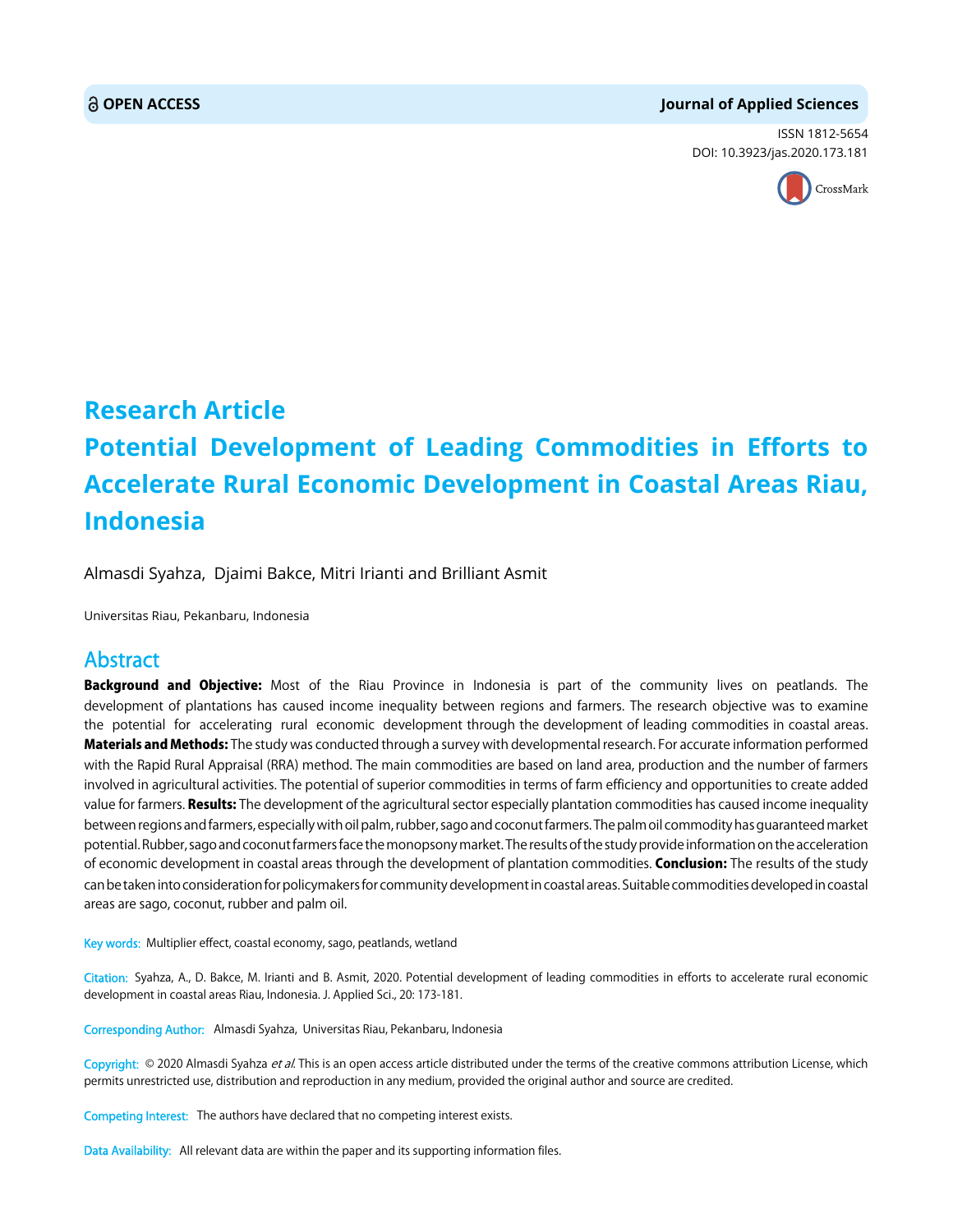#### INTRODUCTION

Riau Province in Indonesia is dominated (64%) by coastal areas and most of its communities live in peatlands. Riau Province comprises 11 districts/cities, 7 of which are located in the coastal zone, namely Rokan Hilir District, Dumai City, Bengkalis District, Siak District, Pelalawan District, Meranti Islands District and Indragiri Hilir District. Development implemented at the sub-national level has not been fully able to improve community welfare, especially in coastal areas. The gap between rural and urban areas is caused by development biases and distortions that favor the urban economy, creating poor and disadvantaged areas. This condition will make it difficult to promote the welfare of communities living in disadvantaged areas (especially in coastal areas).

Relevant rural development studies that have been undertaken include: The emergence of inequality in rural development is caused by the agricultural revolution and the political ecology of rural development<sup>1,2</sup>. The development of economic institutions in rural areas encourages farmer productivity, which has implications for changes in farmer income<sup>3-5</sup>. The emergence of inequality in rural areas is caused by the unfair distribution of agricultural land, the proportion of smallholder farmers is very dominant in rural areas<sup>6,7</sup>. Effective agricultural extension is key to improving productivity, increasing farmers' access to information and promoting more diverse sets of crops and improved methods of cultivation<sup>8</sup>. Agricultural businesses, especially the cultivation of plantation commodities, are related to natural resources. Therefore, potential environmental impact as a consequence of the development of plantation commodities should also be a concern.

The impact on plantation development on surrounding communities is reflected in the creation of employment and business opportunities for local communities. Plantation development in rural areas has opened up job opportunities for people who are capable of taking advantage of them. Results of research by Syahza and Asmit<sup>9</sup>, institutional planning for accelerating the economy in coastal areas, especially pre-eminent commodity business, is expected to be able to formulate a model that can create added value to plantation business and generate derivative products with economic value. Future plantation development will not only promote added value but also create sustainable plantation development. In an effort to empower the community, it is necessary to have integrated policy management between the private sector, the government and the community $10,11$ . Efforts to increase the productivity of farmers in coastal areas are greatly influenced by government policies and partnerships between institutions<sup>12-15</sup>.

Stakeholders in the region must monitor structural changes in the rural economic sector, the policies adopted should provide added value to coastal communities<sup>16</sup>. Economic decision making at the national and regional levels is needed to accelerate the economy in coastal areas. The selection of commodities suitable for cultivation in the wetland area contributes to community income<sup>17,18</sup>.

Studies related to land use in coastal areas especially peatlands were carried out. The utilization of peatlands based on sustainable development contributes to the income of local communities. Small-scale agricultural businesses are able to maintain a balance on peatlands, especially the prevention of land fires<sup>19,20</sup>. Uncontrolled use of peatlands can lead to conflicts of interest between community groups. The land is an ecosystem that needs attention because there is growing biodiversity<sup>21-23</sup>. Massive destruction and conversion of peatlands occur at an alarming rate in some regions, especially on tropical peatlands<sup>24</sup>. Factors enhancing Indonesian peatlands' susceptibility to disturbance include peat doming that facilitates drainage, coastal location, high local population, road access, government policies permitting peatland use, lack of enforcement of protections and dry seasons that favor extensive burning<sup>25</sup>. Implementing a wetland restoration strategy activity is an effort to manage peatlands. Farming activities must consider soil erosion, reforestation and reclamation activities on the ground. Policies must be able to encourage forest management, reforestation, nutritional management of agricultural land and wetland restoration<sup>26</sup>. Cultivation of pre-eminent plantation commodities in coastal areas to accelerate the economy of rural communities is not separable from the utilization of land resources. Coastal areas in Riau Province consist of peatlands. In the dry season, peatlands often get dry and are very vulnerable to fire. On the other hand, fire risk is only prevented by keeping the peatlands wet or moist. Commodities to be developed should be adjusted to the type of peatland. Plantation crops cultivated by local communities in coastal areas include coconut, sago, rubber, coffee and cocoa. Yanti *et al.*<sup>27</sup>, in an effort to maintain a balance on peatlands, it is very necessary to understand the values of local wisdom related to land management. The results of the study found that information flow and communication patterns of the community in conveying the values of local wisdom to management have started to disappear.

This study aimed to identify the potential for developing pre-eminent plantation commodities to improve community welfare in coastal areas by offering employment and business opportunities.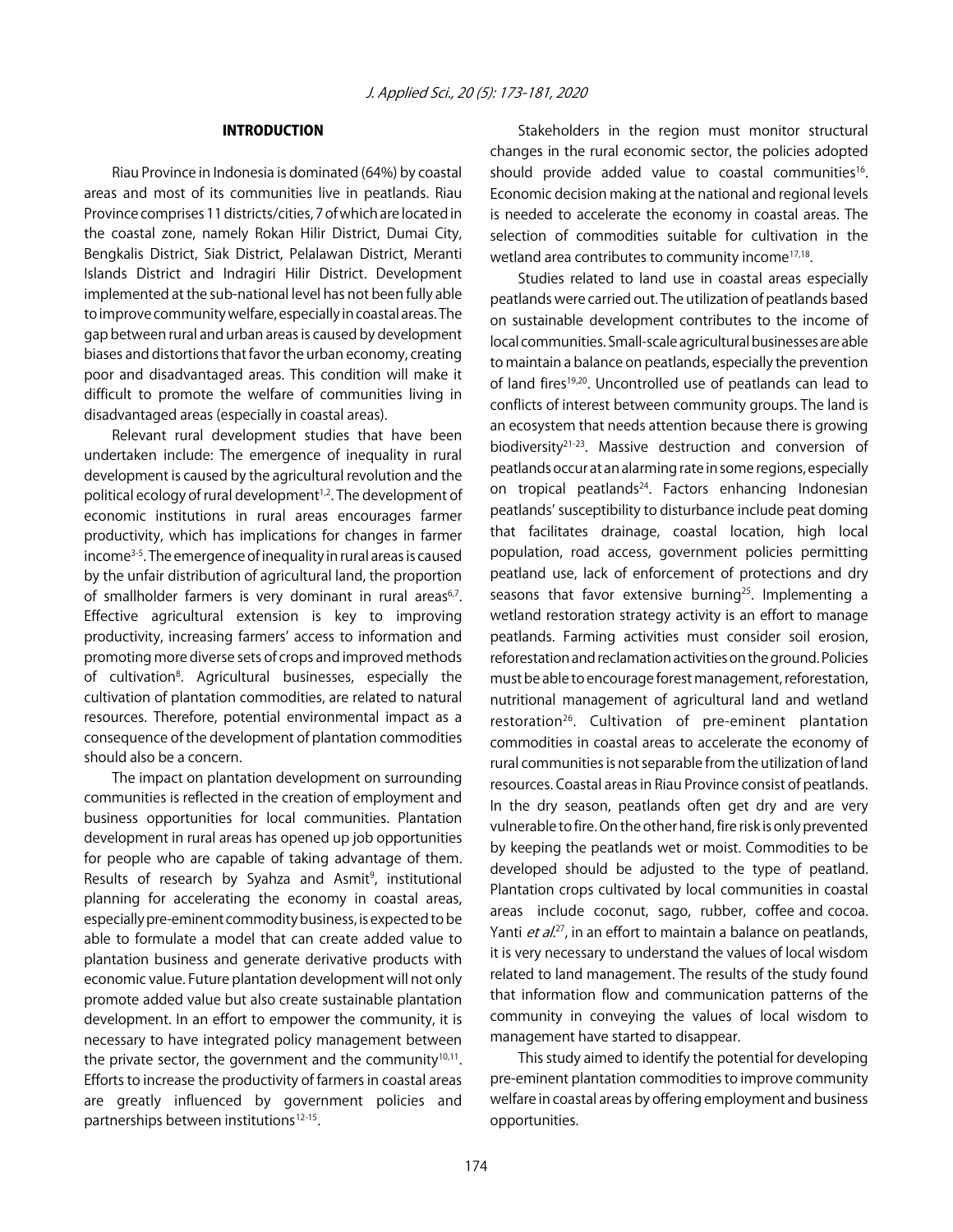#### MATERIALS AND METHODS

**Study area:** This was an exploratory study about the development of commodity to accelerate rural economy in coastal areas, which aimed to examine the pattern and sequence of development or change to the formulation of policy strategies. The study was undertaken using the developmental research method in two districts located in the coastal areas of Riau Province, namely Kepulauan Meranti District and Indragiri Hilir District. The two study locations have different levels of productivity due to different grades of soil fertility. The survey was conducted to obtain primary information. The target respondents are people in coastal areas who carry out their activities in the plantation sector. The study was conducted from March-November in 2019.

**Materials and tools:** This method needs primary and secondary data. Primary data was collected using a list of questions that were prepared in accordance with the research needs. Primary data collection techniques using the Rapid Rural Appraisal (RRA) method<sup>28,29</sup>, which is a participatory approach to obtain general data/information and assessment in the field in a relatively short time. In the RRA method, the information collected is limited to what is required to meet the objective of the study, but it is dug up more deeply by tracing its source to obtain complete information. To obtain this information, the team used a questionnaire and interview guidelines that had been prepared. The essence of the questions to the respondents is related to land ownership, land productivity, land suitability, superior commodities, the main source of family income and the development of plantation commodities in coastal areas. For multiplier effect analysis, information on household expenditures is needed, both for consumption and expenditure in the form of production support equipment for the plantation sector. To reduce the bias caused by subjectivity, every time an interview with a respondent is completed, a preliminary data analysis should be made. If data errors were identified due to misinformation or misinterpretation, the data should be rechecked with the source of information or additional information is gathered to complete it.

Secondary data was obtained from relevant agencies as well as from leading plantation commodity entrepreneurs in the form of policies established by local governments and plantation companies. Other supporting data in the form of extensive development and production of plantation commodities have been carried out by coastal communities.

**Statistical analysis:** To get the potential results of developing commodity commodities in an effort to accelerate the rural economy in the coastal area, it is necessary to do some analysis, including analysis of the potential regions that can develop pre-eminent plantation commodities to increase farmers' competitiveness, analysis of predicted economic multiplier effect and potential to improve the welfare of rural communities and analysis of employment and business opportunities in the location of the study.

To identify the centers of pre-eminent commodity production and their potential for development, a Location Quotient analysis, known as LQ analysis was done<sup>30</sup>, resulting in an interpretation formulated as follows:

$$
LQ = \frac{S_i/N_i}{S/N} = \frac{S_i/S}{N_i/N}
$$

Where:

- $S_i$  = land size/production of commodity i in each district
- $S =$  land size/ production of commodity in the district
- $N_i$  = land size/production of commodity i in the province
- $N =$  land size/production of commodity in the province

#### Decision making

- $LQ>1$  = The region has the potential for producing a plantation commodity
- $LQ<1$  = Compared to other regions, the region does not have the potential for producing a plantation commodity
- $LO = 1 =$  The region has the equal potential for producing a plantation commodity compared to other regions

Analysis of predicted multiplier effects of sago plantation activities was performed using the following formula<sup>31</sup>.

$$
K = \frac{1}{1 - (MPC x PSY)}
$$

Where:

 $K =$  Represents the multiplier effect

- $MPC =$  Portion of farmers' income spent in the region
- PSY = Portion of farmers' expenditure who receives income in the region or percentage of the needs of palm oil plantation activities that can be met locally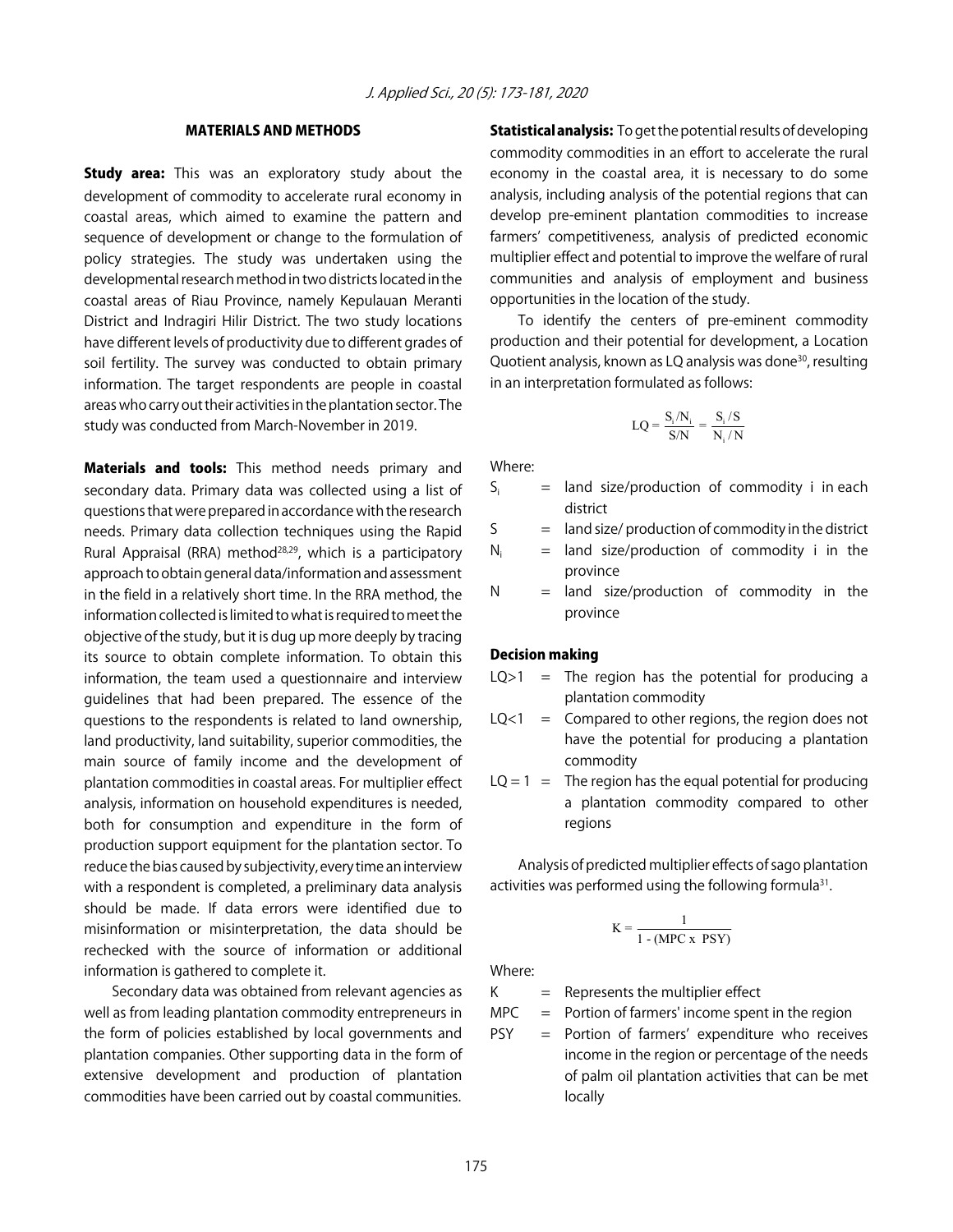The higher the number of multiplier effects for palm oil plantation activities (K), the higher the velocity of money in rural areas.

#### RESULTS

Development of pre-eminent plantation commodities based on agribusiness in coastal areas: Plantation crops with considerable potential to be developed in Riau Province and high economic value consist of 10 commodities: palm oil, coconut, rubber, areca catechu, cocoa, gambier, coffee, sugar palm, pepper and sago. The top four commodities regarding the size of the land area where they grow and production quantity are palm oil, coconut, rubber and sago. Table 1 presents data on the growth of the land area and production of plantation commodities in Riau Province in 2011-2018.

Table 1 show that the overall land area and production of plantation commodities in Riau Province tend to increase. If each commodity is viewed, however, some commodities are increasing and others are decreasing. Plantation commodities that grow in terms of land area are palm oil, areca catechu, gambier, coffee and sago, while other commodities decrease significantly, namely rubber and coconut, mainly because the

land use is changed for palm oil plantation. In recent years, the price of rubber and coconut commodities were going down, which also made farmers switch their business to other commodities. The land area for coconut commodities was diminishing because of the intrusion of seawater that damaged coconut crops. This happened to some coastal areas, such as Indragiri Hilir District and Kepulauan Meranti District.

Plantation commodities that were increasing in production were palm oil, rubber, sugar palm and sago. An increase in palm oil production was due to its productive areas that were growing. Likewise, the productive area of sago plantation was increasing and it resulted in an increase in production. Meanwhile, rubber production was going up when rubber prices were relatively low. This is attributed to the fact that rubber farmers continue to do rubber tapping to meet the needs of their own households.

Analysis of the pre-eminent plantation sector in coastal areas: The contribution of the plantation sub-sector to the regional economy in Riau Province is very significant, as indicated by the contribution of the agricultural sector to the Provincial GRDP of 2011, which rose from 23.46-25.3% in 2017.

Table 1: Growth of land area and production of plantation commodities in Riau province in 2011-2019

|                  | Year              |           |                |                |                                     |           |           |                |                |               |
|------------------|-------------------|-----------|----------------|----------------|-------------------------------------|-----------|-----------|----------------|----------------|---------------|
| Commodity        | 2011              | 2012      | 2013           | 2014           | 2015                                | 2016      | 2017      | 2018           | 2019           | Growth<br>(%) |
|                  |                   |           |                |                | Land area (Ha)                      |           |           |                |                |               |
| 1. Palm Oil      | 2,258,553         | 2,372,402 | 2,399,172      | 2,411,820      | 2,424,545                           | 2,425,138 | 2,423,801 | 2,489,957      | 2,537,375      | 1.47          |
| 2. Coconut       | 521,038           | 521,792   | 520,260        | 516,895        | 515,168                             | 511,074   | 510,925   | 422,595        | 421,002        | $-2.63$       |
| 3. Rubber        | 504,139           | 500,851   | 505,264        | 502,906        | 501,788                             | 496,878   | 487,952   | 484,071        | 494,106        | $-0.25$       |
| 4. Areca Catechu | 18,795            | 19,005    | 19,284         | 19,145         | 19,156                              | 19,477    | 19,494    | 19,495         | 19,498         | 0.46          |
| 5. Cocoa         | 7,215             | 7,401     | 6,179          | 6,368          | 6,327                               | 6,581     | 6,543     | 6,325          | 6,324          | $-1.63$       |
| 6. Gambier       | 4,828             | 4,931     | 4,848          | 4,824          | 4,846                               | 4,846     | 4,858     | 4,856          | 4,855          | 0.07          |
| 7. Coffee        | 4,725             | 4,862     | 5,415          | 5,713          | 4,640                               | 4,517     | 4,511     | 4,769          | 5,068          | 0.88          |
| 8. Sugar Palm    | 29                | 35        | 29             | 22             | 23                                  | 23        | 17        | 18             | 21             | $-3.95$       |
| 9. Pepper        | $12 \overline{ }$ | 13        | $\overline{7}$ | 6              | 5                                   | 5         | 1         | $\overline{2}$ | $\overline{2}$ | $-20.07$      |
| 10. Sago         | 82,378            | 82,713    | 83,256         | 83,513         | 83,691                              | 80,762    | 72,438    | 73,687         | 74,288         | $-1.28$       |
| Total            | 3,401,712         | 3,514,005 | 3,543,714      | 3,551,212      | 3,560,189                           | 3,549,301 | 3,530,540 | 3,505,775      | 3,562,539      | 0.58          |
|                  |                   |           |                | -------------- | <b>Production (Ton) -----------</b> |           |           |                |                |               |
| 1. Palm Oil      | 7,047,221         | 7,343,498 | 7,570,854      | 7,761,293      | 7,841,947                           | 7,777,069 | 7,779,659 | 7,683,535      | 7,466,260      | 0.72          |
| 2. Coconut       | 481,087           | 473,221   | 427,080        | 421,654        | 421.465                             | 411,623   | 415,927   | 392,702        | 417,172        | $-1.77$       |
| 3. Rubber        | 333,069           | 350,476   | 354,257        | 367,261        | 374,901                             | 376,704   | 355,613   | 373,749        | 373,726        | 1.45          |
| 4. Areca Catechu | 10,700            | 10,817    | 8,762          | 8,597          | 9,825                               | 9,798     | 10,053    | 10,050         | 10,062         | $-0.77$       |
| 5. Cocoa         | 3,544             | 3,505     | 1,552          | 1,437          | 1,641                               | 1,833     | 2,874     | 2,907          | 1,602          | $-9.45$       |
| 6. Gambier       | 4,312             | 4,230     | 4,145          | 4,022          | 2,770                               | 2,771     | 5,651     | 5,648          | 5,656          | 3.45          |
| 7. Coffee        | 1,913             | 2,520     | 2,603          | 2,465          | 2,843                               | 2,823     | 2,782     | 3,030          | 3,019          | 5.87          |
| 8. Sugar Palm    | 11                | 19        | 22             | 22             | 22                                  | 19        | 19        | 23             | 25             | 10.81         |
| 9. Pepper        | 3                 |           |                |                |                                     |           |           |                |                | $-12.83$      |
| 10. Sago         | 284,319           | 281,704   | 126,145        | 340,196        | 366,032                             | 361,146   | 326,750   | 373,636        | 376,857        | 3.58          |
| Total            | 8,166,179         | 8,469,991 | 8,495,421      | 8,906,948      | 9,021,447                           | 8,943,787 | 8,899,328 | 8,845,281      | 8,654,380      | 0.71          |

Source: BPS of Riau Province32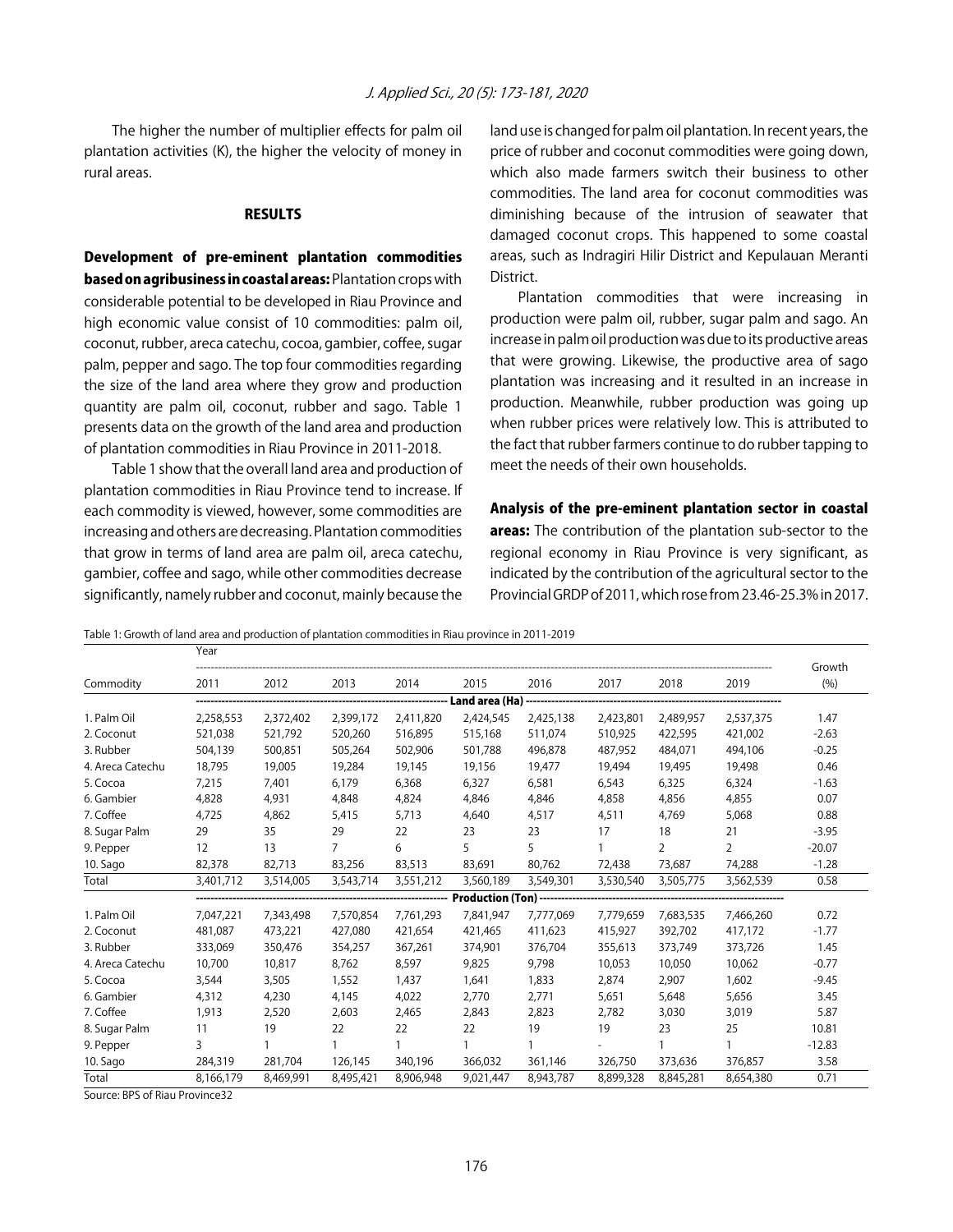|                      |                   | District/City     | Commodity |        |         |       |        |                          |  |  |
|----------------------|-------------------|-------------------|-----------|--------|---------|-------|--------|--------------------------|--|--|
|                      | No                |                   | Palm Oil  | Rubber | Coconut | Cocoa | Coffee | Sago                     |  |  |
| Non-Coastal Areas    |                   | Kampar            | 0.99      | 3.22   | 0.03    | 0.52  | 0.04   |                          |  |  |
|                      |                   | Rokan Hulu        | 1.05      | 1.93   | 0.02    | 0.88  | 046    |                          |  |  |
|                      |                   | Indragiri Hulu    | 0.95      | 4.01   | 0.03    | 4.09  | 0.81   | -                        |  |  |
|                      | 4                 | Kuantan Singingi  | 0.75      | 8.06   | 0.10    | 0.69  | 0.05   | $\overline{\phantom{0}}$ |  |  |
|                      | 5                 | Pekanbaru         | 0.98      | 3.25   | 0.07    | -     |        | $\overline{\phantom{a}}$ |  |  |
| <b>Coastal Areas</b> | 6                 | Bengkalis         | 1.03      | 1.32   | 0.73    | -     | 0.20   | 0.22                     |  |  |
|                      |                   | Pelalawan         | 1.02      | 1.64   | 0.85    | 0.92  | 4.30   | 0.04                     |  |  |
|                      | 8                 | Rokan Hilir       | 1.08      | 1.03   | 0.20    | 1.15  | 0.01   | $\overline{\phantom{a}}$ |  |  |
|                      | 9                 | Dumai             | 1.11      | 0,49   | 0.26    | 0.53  | 0.09   | $\overline{\phantom{a}}$ |  |  |
|                      | 10                | <b>Siak</b>       | 1.11      | 0.41   | 0.04    | 0.14  | 0.31   | 0.20                     |  |  |
|                      | 11                | Indragiri Hilir   | 0.50      | 0.18   | 13.25   | 4.08  | 1.44   | 0.34                     |  |  |
|                      | $12 \overline{ }$ | Kepulauan Meranti |           | 0.98   | 2.81    |       | 21.3   | 20.51                    |  |  |

Table 2: LQ Analysis of pre-eminent plantation commodities in Riau province (including state-owned plantation company, large private plantation company and smallholding)

Source: Processed Data, base sector; base sector that has the potential to be developed

Likewise, the growth rate of the Gross Regional Domestic product (GRDP) of the agricultural sector in 2011 was 3.46% and in 2017 it increased to 5.28%. The global GRDP rate in 2011 was 5.57% and in 2017 it fell to 2.71%. Apparently, the agricultural sector, especially the plantation sub-sector has a substantial role in the regional economy.

Development of the agricultural sector, especially the plantation sub-sector, makes a contribution to community income, especially in rural areas. The plantation sub-sector grows both in terms of land area and production. In Riau Province, particularly, pre-eminent commodities that has substantial contributions to the GRDP and regional economy are palm oil, coconut, rubber, cocoa, coffee and sago.

Regarding the production, based on the Location Quotient (LQ) analysis of the six pre-eminent commodities in Riau Province, palm oil is almost evenly distributed in each district/city. Table 2 shows the results of the LQ analysis of preeminent commodities traded by the community. As for the production, palm oil smallholdings are a base sector in each district/city except in Kuantan Singingi District, Indragiri Hilir District and Kepulauan Meranti District. Kuantan Singingi District is a hilly area and located in the Bukit Barisan area, with the high level of land slope, making the rubber business a base sector with an LQ index of 8.06. It means that Kuantan Singingi District is very suitable for the rubber business. Likewise, state-owned plantation companies(PBN) and large private plantation companies (PBS) also make huge investment in rubber plantations in Kuantan Singingi Regency, because they are supported by natural factors.

The results of the LQ index analysis of the coastal areas presented in Table 2, show that dominant commodities that are cultivated are palm oil, coconut, cocoa, coffee and sago. Palm oil is cultivated in five districts: Bengkalis, Pelalawan,

Rokan Hilir, Dumai and Siak. Palm oil is the main source of community income, because it is supported by palm oil mills as the collector of Fresh Fruit Bunches (FFB) from farmers. This makes the price of FFB to be relatively stable compared to other plantation commodities.

Rubber business conducted by communities in coastal areas more prominent in three districts: Bengkalis, Pelalawan and Rokan Hilir. Rubber business is carried out in peatlands with a depth less than 1 m. Rubber plantations also function to maintain the balance of peatlands. Rubber business is still managed in a traditional manner without prioritizing maintenance of the plantation, so in those region rubber forests is still found.

Coconut commodity in coastal areas has been cultivated by farmers for generations. The price of this commodity, however, has not been able to give a significant contribution to farmers' income. The agribusiness concept that utilizes coconut-derived products will promote value-added to coconut commodities and provide more income to farmers. Coconut waste that has an economic value, such as coir, coconut shell and coconut water, has not been optimally utilized. In Indragiri Hilir District, coconut and cocoa are the base sector. Cocoa is planted with coconuts using the intercropping method.

Kepulauan Meranti District is not only the production center of coconut and coffee plants but also sago. Sago is one of the commodities that are widely developed by communities in coastal areas. Sago grows very well in coastal areas, especially in peatlands. Sago business is conducted by the community in a traditional way. Sago business managed by smallholdings and large private/national plantation companies is a base sector in Kepulauan Meranti District as indicated by the LQ index (20.51). Likewise, coffee commodity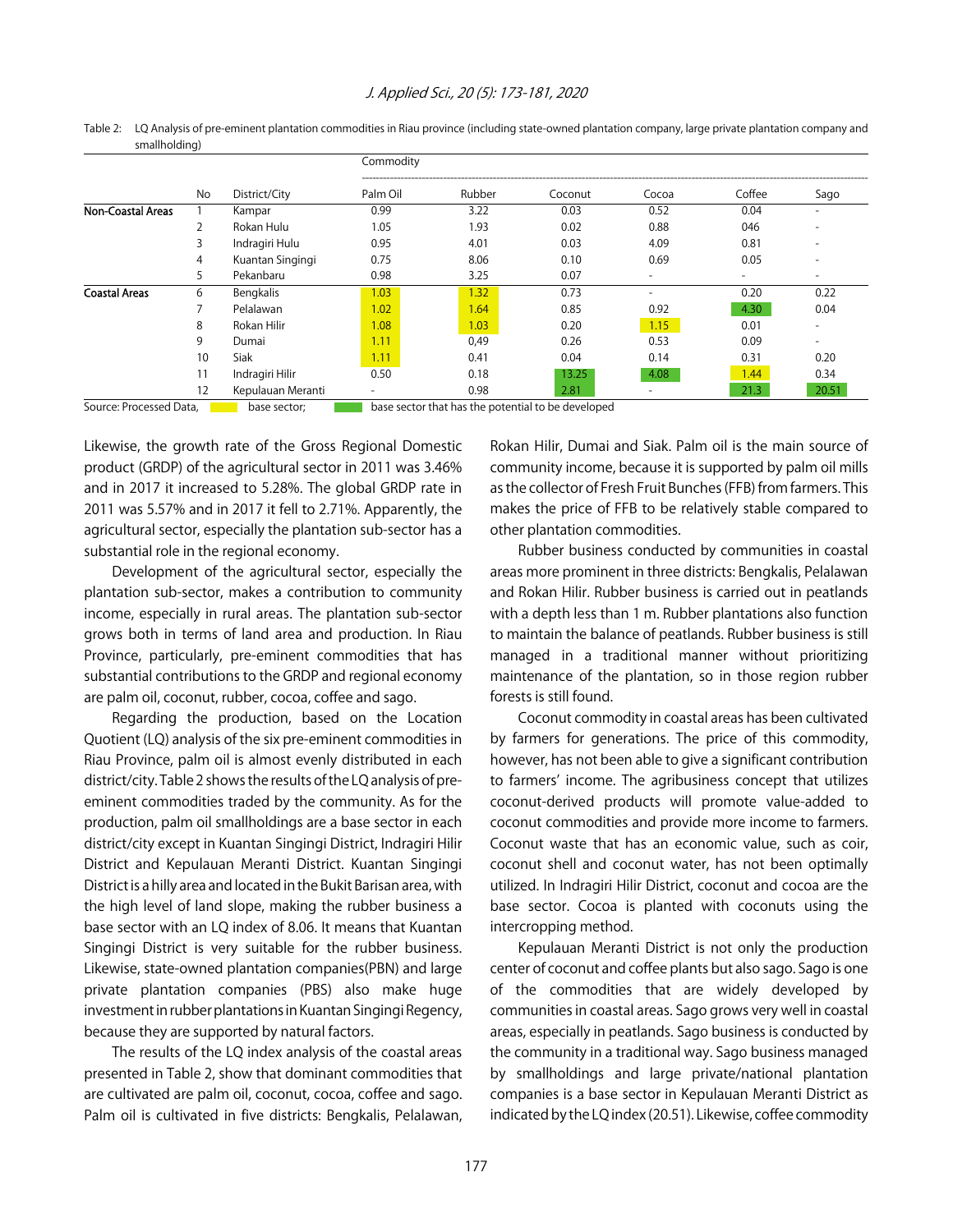is a base sector in coastal areas. Coffee species that has been developed in coastal areas is Meranti Liberika Coffee, which is cultivated in peatlands.

#### Economic Multiplier Effect and Farmer's Welfare Index of

Farmers in Coastal Zone: Development of the plantation subsector in coastal areas has made an economic impact on rural communities as an increase in the community's income is followed by greater purchasing power. Level of basic consumption, in particular, also goes up. Components of farmers' consumption expenditure include nine basic necessities. Other expenses are costs of transportation, recreation and education. Transportation cost in coastal areas is relatively high because it is mostly served by water transport. The cost component of education is huge, due to farmers' awareness to give their children higher education. Expenditure on education is an indicator of farmers' welfare.

All farmers' needs, whether the need for basic necessity or maintenance of plantations can be generally fulfilled locally from, among others, sub-district markets, village markets, food stalls, farmer cooperatives, or mobile vendors. Production facilities in rural areas generally uses means of production obtained locally from home industry. Development of the plantation sub-sector in coastal areas leads to increased currency in circulation in rural areas. Results of calculation of the welfare index and Multiplier Effect (ME) for several plantation commodities in coastal areas are presented in Table 3.

The ME index of palm oil has been declining since 2014. It means that the economic acceleration in rural areas was slowing down despite the ME figure showing greater than one. In 2018, the ME index was 1.93, meaning that every \$1 investment will cause the amount of currency in circulation in that area to be \$1.93. This is because the government has a policy prohibiting the opening of new plantations. As the financial condition of palm oil farmers is relatively established, their consumption patterns follow the urban lifestyle, resulting in the demonstration effect.

The ME index of coconut, which is widely cultivated in Indragiri Hilir District, tends to fall since 2016. In 2018, the ME index was 1.42, which means that there was a relative decrease in the amount of currency in circulation in rural areas, reflecting that the passion for investment in coconut commodities has diminished. This condition was largely caused by the fluctuated price of coconut established by farmers. In order to increase the income of coconut farmers through the development of investment, support from both the regional and central government is needed. Investment should also be directed to the development of its derivative products.

As the economic condition of palm oil and coconut farmers improved, farmers in coastal areas who cultivate other commodities, such as sago, cocoa and coffee, also showed a better economic condition. Increased income led to greater purchasing power and an increase in the amount of currency in circulation in coastal areas. Basic consumption and household needs were mostly fulfilled by local market in rural areas. Transportation in coastal areas was dominated by water transport that relatively costs more money. Basic necessities and household needs were obtained from village and subdistrict markets. Leakage of farmers' income in coastal areas was relatively small.

Specific commodity cultivated in coastal areas, especially in wetlands, is sago. Looking at the cost structure of sago plantation business that is designed to be operated with manual techniques, the costs of direct labor and technical field staff take a sizeable portion. Therefore, the velocity of money, in the long run, is expected to stimulate economic growth in coastal areas as trade and service industry develops. This process means that sago business conducted in coastal area screates a multiplier effect, especially in employment and business opportunities. Economic acceleration caused by sago business tends to improve. In 2018 the multiplier effect index rose to 2.28 from 1.72 in 2016. It means that investment in sago commodities increased and the economic condition of sago farmers improved as their income and their purchasing power increased.

|                            |           |                 | Year   |       |       |      |  |  |
|----------------------------|-----------|-----------------|--------|-------|-------|------|--|--|
|                            |           |                 | 2012   | 2014  | 2016  | 2018 |  |  |
|                            | Commodity | (Welfare index) | 0,43   | 0.27  | 0,31  | 0,16 |  |  |
| Economic multiplier effect | Palm Oil  |                 | 3,28   | 3,43  | 2,82  | ,93  |  |  |
|                            | Rubber    |                 | $\sim$ | 0.65  | 0.43  | 0,51 |  |  |
|                            | Coconut   |                 | 2,07   | 1, 42 |       |      |  |  |
|                            | Cocoa     |                 | 0,80   | 0,94  | 53, ا | 1.70 |  |  |
|                            | Coffee    |                 | ,46    | 1,62  |       |      |  |  |
|                            | Sago      |                 | -      |       | .72   | 2,28 |  |  |

Table 3: Welfare index and economic multiplier effect in coastal areas

Source: Processed Data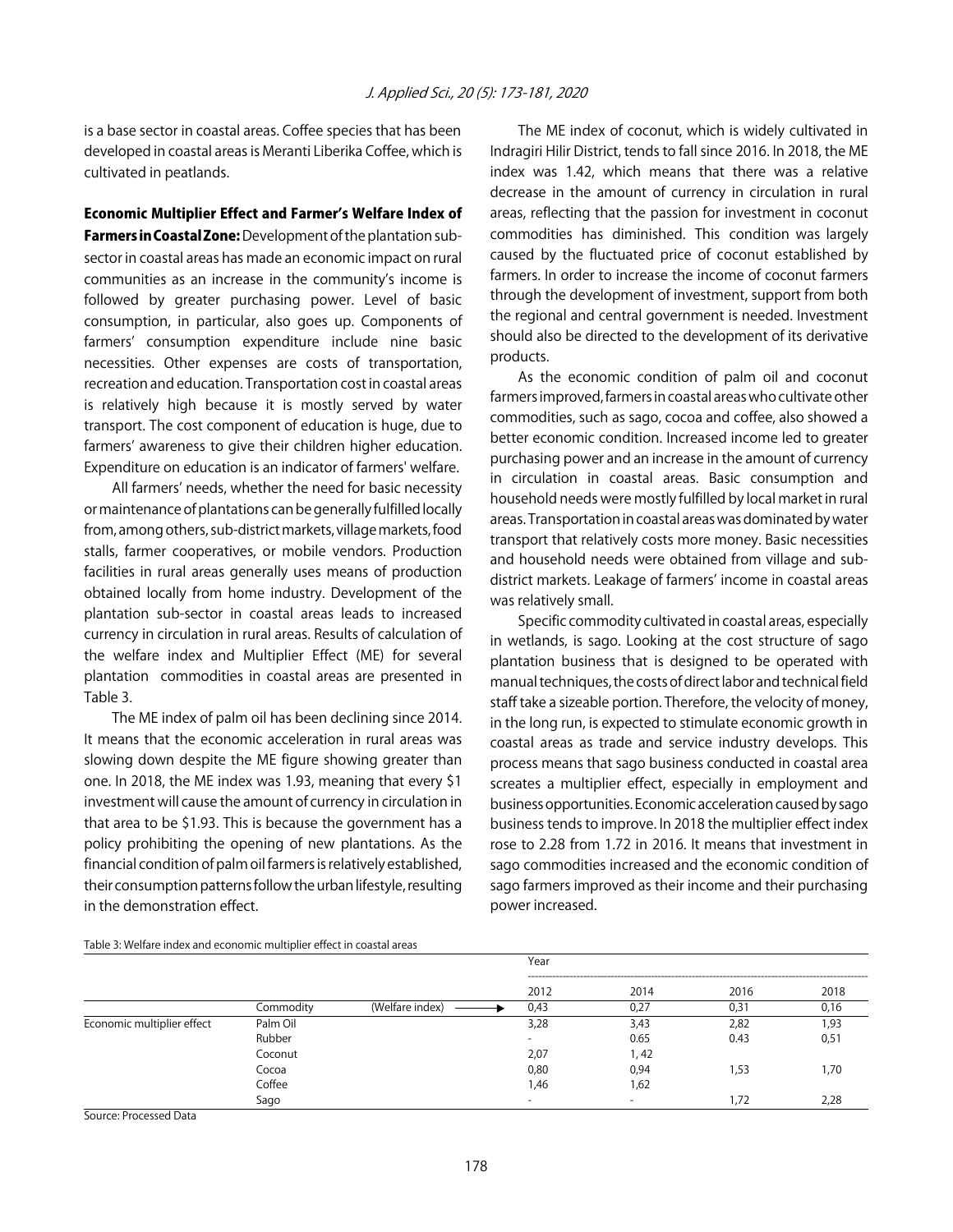#### **DISCUSSION**

Development of pre-eminent plantation commodities (KUP) in coastal areas aims to alleviate poverty and underdevelopment, especially in rural areas, as well as pay attention to equal distribution of income. Agricultural development based on pre-eminent plantation commodities in general aims to improve the community's welfare and thus create a change in the lifestyle of the surrounding community. On the other hand, the successful development of preeminent plantation commodities based on agribusiness is expected to reduce income inequality between community groups and between regions. In line with thought Raghunathan *et al*.<sup>8</sup>, the expansion of effective agriculture is the key to increasing productivity, increasing farmers' access to information and promoting a wider variety of crop sequences and better planting methods. Stakeholders, especially the local community are the determining factors for the success of plantation development. The success of their farming is very influential on their lifestyle<sup>12</sup>. Participation in contract farming significantly increases labor productivity, price margins, agricultural output and contributes to net income<sup>15</sup>.

Economic policy at the sub-national level must adhere to a new paradigm where the empowerment of people's economy must become the main concern, because most people depend on the agricultural sector for their livelihood and this sector still contributes greatly to the country's economy. The empowerment of people's economy also means building a better agricultural economy. Industrial development should pay attention to backward linkage with the agricultural sector or primary sector, while forward linkage must consider the process to promote added value and improve good marketing so the products delivered are not useless. The result of Conteh thinking regional economic development policies over the past two decades illustrate some of the complexities of public, private and community partnerships in policy governance when a country seeks to maintain and magnify benefits in the global economy<sup>10</sup>.

The gap between human population growth and crop yields presents challenges for farm-household farmer production and income. The forward-looking approach must consider crop production at the farm-household scale supplementing macro-scale analysis of the dimensions of food security production<sup>32, 33</sup>. Future development cannot ignore the rural development achieved through development in the agricultural sector that is based on agribusiness due to increase in population, which also increases the need for food, increase in community's income resulting in the increasing

need for quality and diverse food, thus requires agro-industry and Agribusiness development that will have an impact on the economic growth in a region due to increased farmers' income.

Field observation revealed that sago business conducted in coastal areas gave better income to actors of sago agribusiness. The welfare index of coastal communities during the period 2016-2018 increased by 16% because sago business contributed to family income in coastal areas. According to Hidayat *et al*.<sup>34</sup>, in the future, sago commodities would play an important role in food security and biodiversity. Few researches<sup>35-37</sup> agreed that products derived from sago and its waste also provided high economic value if utilized.

Sixty-four percent of areas in Riau Province are peatlands, which are very suitable to the development of sago and coconut commodities as the main source of income for communities in coastal areas. This is because sago requires wetlands, while coconut is very suitable to grow in peatlands with depth less than 1m. To maintain the balance of development in coastal areas, government intervention through the establishment of agricultural development policies is urgently needed. Kusnandar *et al.*<sup>38</sup>, stated that sustainable agricultural development required the empowerment and involvement of all actors in agricultural production and supply chains to allow changes. In line with this idea, the sustainable development of sago and coconut commodities based on agribusiness is very appropriate to reduce the risk of fire and land damage.

#### **CONCLUSION**

The leading commodities in the coastal areas of Riau Province are coconut, sago, rubber and coffee. Coconut and sago have significant potential for increasing the income of agribusiness actors through the creation of their derivative products in coastal areas. Cultivation of sago is highly relevant for peat areas and wetlands in an effort to overcome fire disasters in coastal areas. There must be a policy from the government to promote value-added to pre-eminent commodities in coastal areas through the agribusiness system. It takes the role of stakeholders to encourage the empowerment of economic institutions and organizations of the coastal community as a forum for the development of sustainable plantation-based productive business.

#### SIGNIFICANCE STATEMENT

This study identifies commodities that are seeded in coastal areas. The commodity is a base sector and contributes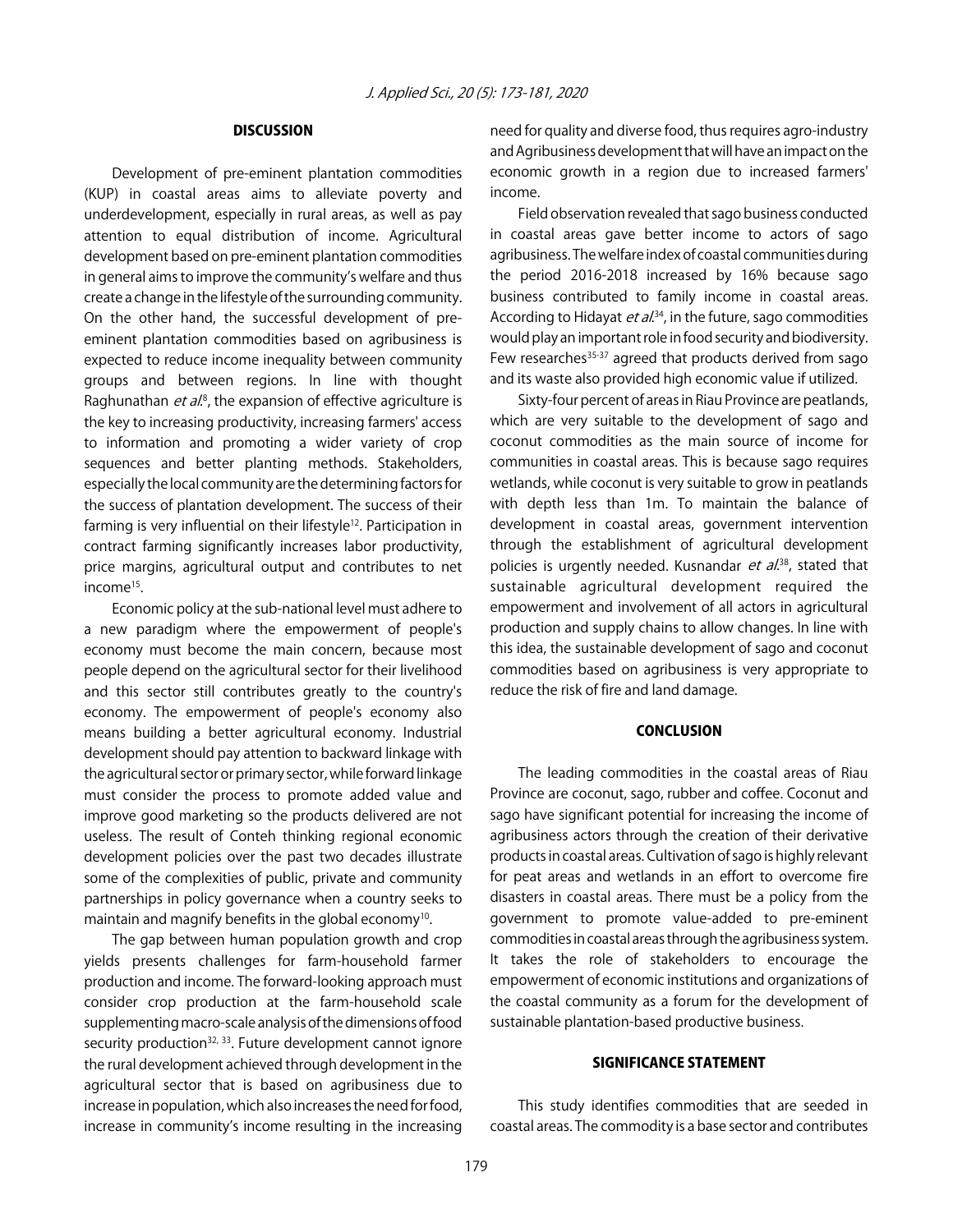to the household income of coastal communities. The main problem faced by coastal farmers is the weak bargaining power of commodities. Farmers are always in the monopsony position. The results of the study, regarding efficiency and opportunities, leading commodities have the potential to increase the income of farmers in coastal areas. This research will help researchers to plan agricultural development projects in coastal areas. The output of this study is the recommendation for the development of the agricultural sector for coastal communities. This is expected to be a material consideration for policymakers in efforts to accelerate the economy of coastal communities both regionally and nationally.

#### ACKNOWLEDGMENT

We would like to thank the Directorate of Research and Community Service (DRPM) through the Research and Community Service Institute (LPPM) of the Universitas Riau for providing the opportunity to conduct a study under the Leading Higher Education Basic Research (PDUPT) scheme for the fiscal year of 2019-2020. Contract number: 205/SP2H/LT/DRPM/2019.

#### **REFERENCES**

- 1. Jarosz, L., 2011. Growing inequality: agricultural revolutions and the political ecology of rural development. Int. J. Agric. Sustainability, 10: 192-199.
- 2. Jose, M. and M. Padmanabhan, 2016. Dynamics of agricultural land use change in Kerala: A policy and social-ecological perspective. Intl. J. Agric. Sustainability, 14: 307-324.
- 3. Song, Y., G. Qi, Y. Zhang and R. Vernooy, 2014. Farmer cooperatives in China: diverse pathways to sustainable rural development. Int. J. Agric. Sustainability, 12: 95-108.
- 4. Angelsen, A., P. Jagger, R. Babigumira, B. Belcher and N.J. Hogarth et al., 2014. Environmental income and rural livelihoods: a global-comparative analysis. World Dev., 64: S12-S28.
- 5. Pokharel, K.P. and A.M. Featherstone, 2019. Estimating multiproduct and product-specific scale economies for agricultural cooperatives. Agric. Econ., 50: 279-289.
- 6. Lowder, S.K., J. Skoet and T. Raney, 2016. The number, size, and distribution of farms, smallholder farms, and family farms worldwide. World Dev., 87: 16-29.
- 7. Brown, P.R., V. Van Tuan, D.K. Nhan, L.C. Dung and J. Ward, 2018. Influence of livelihoods on climate change adaptation for smallholder farmers in the Mekong Delta Vietnam. Int. J. Agric. Sustainability, 16: 255-271.
- 8. Raghunathan, K., S. Kannan and A.R. Quisumbing, 2019. Can women's self-help groups improve access to information, decision-making, and agricultural practices? The Indian case. Agric. Econ., 50: 567-580.
- 9. Syahza, A. and B. Asmit, 2019. Regional economic empowerment through oil palm economic institutional development. Manag. Environ. Qual., 30: 1256-1278.
- 10. Conteh, C., 2012. Public management in an age of complexity: regional economic development in Canada. Int. J. Public Sec. Manage., 25: 464-472.
- 11. Mwanri, L., K. Hiruy and J. Masika, 2012. Empowerment as a tool for a healthy resettlement: a case of new African settlers in South Australia. Int. J. Migration, Health Social Care, 8: 86-97.
- 12. Evans, N. and J. Sawyer, 2010. CSR and stakeholders of small businesses in regional South Australia. Social Responsibility J., 6: 433-451.
- 13. Dajani, A.H. and S. Marlow, 2013. Empowerment and entrepreneurship: A theoretical framework. Int. J. Entrepreneurial Behav. Res., 19: 503-524.
- 14. Salia, S., J. Hussain, I. Tingbani and O. Kolade, 2018. Is women empowerment a zero sum game? Unintended consequences of microfinance for women's empowerment in Ghana. Int. J. Entrepreneurial Behav. Res., 24: 273-289.
- 15. Dubbert, C., 2019. Participation in contract farming and farm performance: Insights from cashew farmers in Ghana. Agric. Econ., 50: 749-763.
- 16. Xiong, B., F. Yi and Y. Li, 2017. What do China's rising meat demand and industrialization of the livestock sector mean for its vegetable oil market? China Agic. Econ. Rev., 9: 303-316.
- 17. Khan, T., 2014. Kalimantan's biodiversity: developing accounting models to prevent its economic destruction. Accounting Auditing Accountability J., 27: 150-182.
- 18. Djoumessi, Y., V. Afari-Sefa, C.B. Kamdem and J.C. Bidogeza, 2018. Socio-economic and institutional factors underlying efficiency of smallholder vegetable farms in Southwest region of Cameroon. Int. J. Social Econ., 45: 93-106.
- 19. Almagro, M., J. De Vente, C. Boix-Fayos, N. García-Franco and J.M. De Aguilar et al., 2016. Sustainable land management practices as providers of several ecosystem services under rainfed Mediterranean agroecosystems. Mitigation Adapt. Strategies Global Change, 21: 1029-1043.
- 20. Susilo. G.E., K. Yamamoto and T. Imaia, 2013. Modeling groundwater level fluctuation in the tropical peatland areas under the effect of El Nino. Procedia Environ. Sci., 17: 119-128.
- 21. Warren, M., S. Frolking, Z. Dai and S. Kurnianto, 2017. Impacts of land use, restoration, and climate change on tropical peat carbon stocks in the twenty-first century: implications for climate mitigation. Mitigation Adapt. Strategies Global Change, 22: 1041-1061.